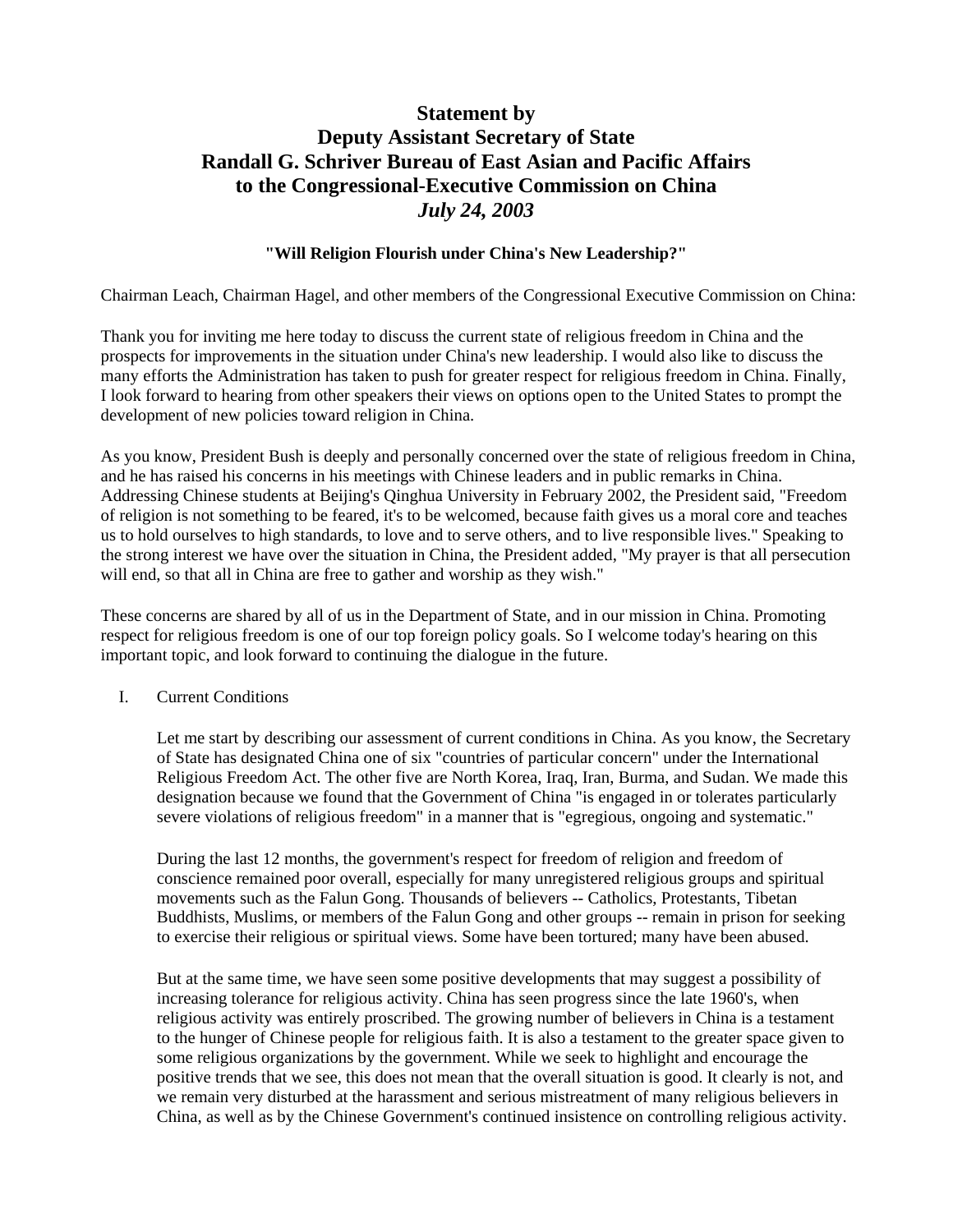Let me discuss a few specific areas of concern to illustrate this complex picture.

## A. Registration Requirements:

The government requires all religious groups to register with state-sanctioned religious organizations, which monitor and supervise religious activities. Many believers feel they would have to make compromises in what they believe or how they worship in order to register and have, therefore, chosen not to register. Officials have continued a selective crackdown on unregistered or "underground" churches, temples, and mosques. Members of some unregistered religious groups, including Protestants and Catholics, are subjected to restrictions, including intimidation, harassment, and detention. However, the degree of restrictions varies significantly from region to region. In some localities in southeastern China, some "underground" churches have been allowed to operate without registering - though often only after their leader has been vetted by officials. While we have urged the government to relax or eliminate the registration requirements and to allow any religious or spiritual group to practice their faith freely, any increase in the number of unregistered groups allowed to operate is a positive intermediate step.

## B. Minors

Religious education for young people is necessary to ensure the vibrancy and continuity in a religious community; it is crucial that families be allowed to transmit their faith and values to their children, and that ethnic minority communities such as Tibetans and Uyghurs be allowed to transmit core elements of their culture. Therefore, prohibitions on minors practicing religion or receiving religious education have been a long-standing concern for us. In response to our inquiries, senior government officials claim that China has no restrictions against minors engaging in religious activity. Nonetheless, observers have witnessed local officials in some areas preventing children from attending worship services, and some places of worship -- especially mosques in western China's Xinjiang Uyghur Autonomous Region - - have signs prohibiting persons younger than 18 from entering. At the U.S.-China human rights dialogue session held in Beijing last December, senior Chinese government officials told us they would consider taking steps to clarify state policy on minors and religion, but this has not yet occurred.

## C. Xinjiang

I just mentioned Xinjiang. Let me discuss in somewhat more detail additional problems of deep concern. Under the mantle of "counter terrorism", Chinese officials have ramped up a brutal crackdown against ethnic Uyghurs, a Muslim minority group. Uyghurs enjoyed two brief periods of independent statehood during the last century. Convinced that Uyghurs again seek independence, Beijing pursues a policy of such tight control that it may be stoking the very separatist sentiment and instability it fears. In a misguided effort to curb separatism, officials have closed some mosques, forbidden minors from engaging in religious activities, and taken other steps to limit the practice of Islam. I say this effort is misguided because we do not see a link between nationalist aspirations of some Uyghur groups and Islam per se.

The way to deal with dissatisfaction among minority peoples is not through crackdowns, but through allowing Uyghurs and others the high degree of autonomy guaranteed them under Chinese law. For the Uyghurs, as for Tibetans and other minority groups, this means having a greater voice in decisions affecting their lives -- for example, greater respect for their rights to decide when, where and how to worship. We urge Chinese officials to recognize what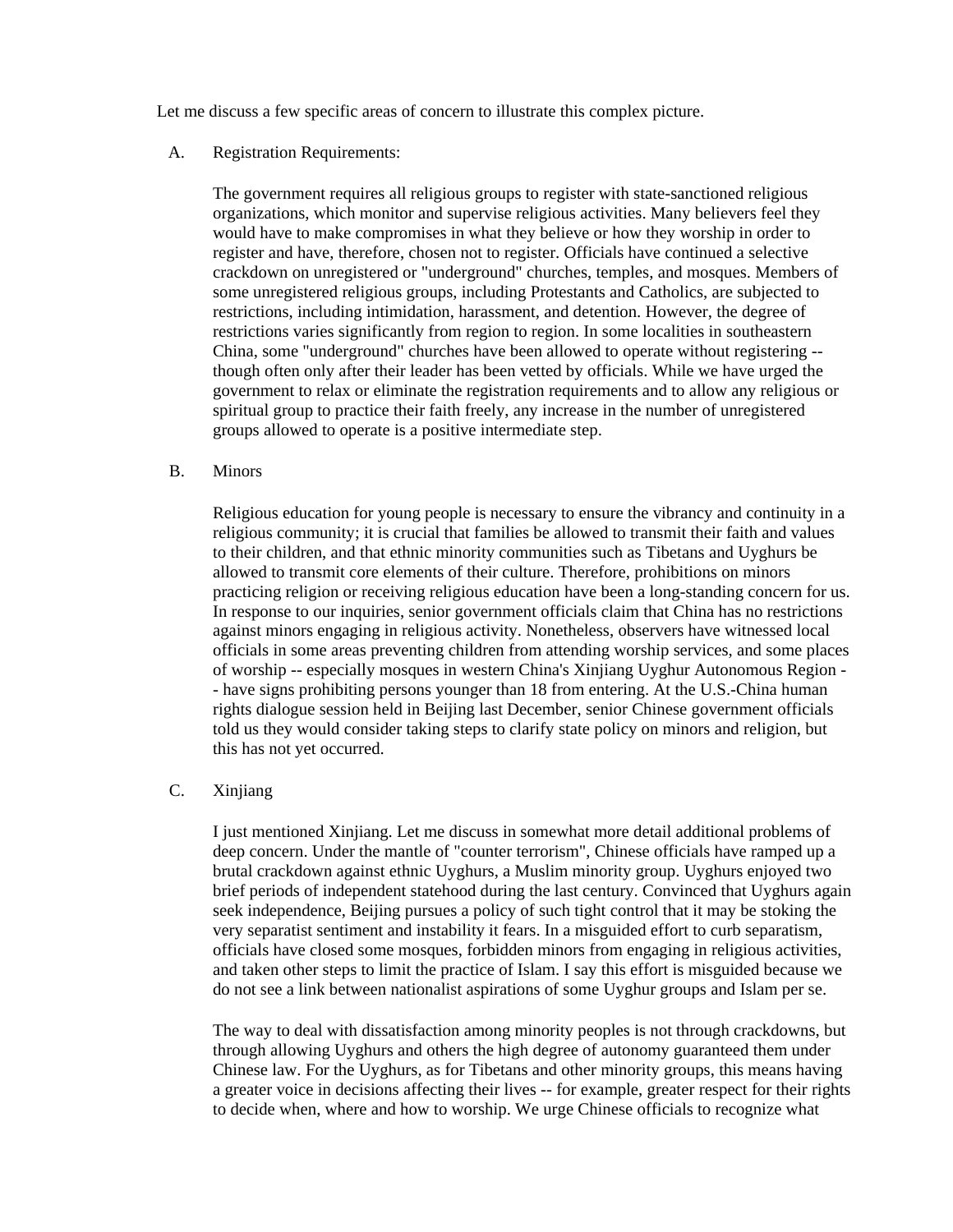President Bush has repeatedly stated: that religious faith is a source of strength for any community, and that China has nothing to fear from the free and unhindered practice of religion, whether Islam in Xinjiang, Buddhism in Tibet, or Christianity throughout China.

## D. Tibet

The situation in Tibetan regions is a mixed picture. In many areas, Tibetan Buddhist lay practitioners are able to worship relatively freely and engage in religious celebrations, but Tibetan Buddhist monks and nuns continued to face restrictions on their ability to pursue a religious education. A number of monks in Sichuan Province were arrested in connection with a series of bombings, and one former monk was quickly put to death despite promises from the Chinese that he would be allowed to appeal his case and that the Supreme Court would review the sentence. China has not conducted open trials in any of these cases, and we have seen no evidence to suggest that Tenzing Delek Rinpoche, a senior religious figure who remains in jail, was in any way connected to the bombings. Elsewhere in Sichuan, a dozen or more Tibetans were arrested in conjunction with a public "long life" ceremony for the Dalai Lama. We fail to see why such activity merits arrest and imprisonment, and we call on China to follow its own laws on freedom of expression and freedom of religion.

## E. Falun Gong

An issue well known to all of us is China's continued harsh repression of groups that it has determined to be "cults", including the Falun Gong. Various sources report that thousands of Falun Gong adherents have been arrested, detained, and imprisoned, and that several hundred or more Falun Gong adherents have died in detention since 1999. I am sad to report that the repression of the Falun Gong continues, and continues to be an issue of great concern internationally and in Washington. We have raised these issues with the Chinese repeatedly, and will continue to do so.

#### F. South China Church

Another group China deems to be a cult, the South China Church, has seen its members arrested in large numbers. Credible reports from four young women indicate that security forces tortured them to obtain "evidence" that was then used against the group's founder. We have raised this case in great detail with the Chinese and remain deeply concerned over reports of continuing abuse of other followers still in detention.

G. Relations with the Vatican

China still refuses to acknowledge the Vatican as the supreme authority for Chinese Catholics in many matters of faith, insists on controlling the appointments of Catholic clergy, and only recognizes the government-controlled Catholic Patriotic Association (CPA). Many Chinese Catholics who remain loyal to the Pope are forced to conduct their religious activities surreptitiously or risk arrest. Dozens of "underground" clergy remain in detention or under house arrest, including Bishop Su Zhimin, a senior bishop who has been missing since 1997. We continue to urge the Chinese government to release these detainees, and to resume its dialogue with the Vatican, in hopes that China will acknowledge Rome's unique role in the spiritual lives of all Catholics around the world, including in China.

H. North Koreans in China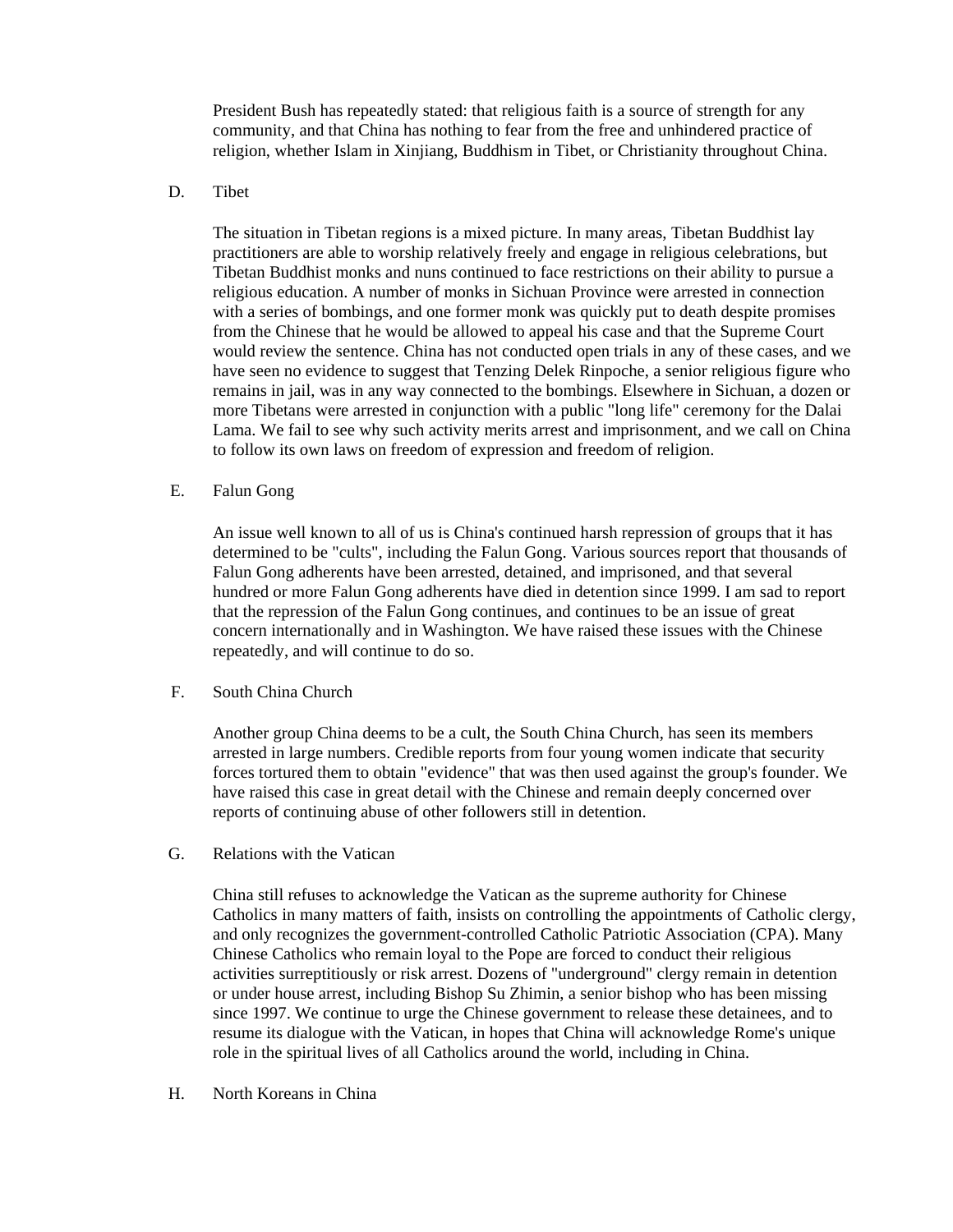We are aware that many North Koreans cross into China fleeing famine and persecution, and others come seeking work. South Korean missionaries are active along China's border with North Korea, and the number of Chinese-Korean and North Korean residents of China who are Christian is growing. North Koreans who practice Christianity face severe risks if they are repatriated, and we are concerned about reports that China continues to forcibly repatriate North Koreans. We have urged China to treat those who flee from North Korea in a humanitarian way. This Administration has also worked to increase basic humanitarian aid being provided to this vulnerable population and to secure PRC permission for individual North Koreans to depart China for South Korea, and we have been funding various organizations that work quietly in northeastern China providing North Koreans there with food, medicines, and shelter.

I. Numbers of Believers

Despite all the problems I just mentioned, officials, religious professionals, and persons who attend services at both officially sanctioned and underground places of worship all report that the numbers of believers in China continues to grow, and credible reports place the number of worshippers in the tens of millions. An increasing number of these religious adherents also report they are able to practice their faith in officially registered places of worship and to maintain contacts with those who share their beliefs in other parts of the world without interference from the authorities. These are hopeful signs.

J. Community Activities

In some localities, officials worked closely with Buddhist, Catholic, and Protestant groups building schools, medical facilities, and retirement centers for poor communities. In cases involving Catholics and Protestants, local officials frequently encouraged Western religious groups to work in their communities to provide much-needed social services, provided that the groups did not proselytize openly. President Bush made clear in his talks with Chinese leaders that religion can act as a stabilizing force in any society, and we see that this is true in the Chinese context.

#### II. Potential for Change under New Leadership

At this point, let me turn to another important question: the potential for change under China's new leadership. The changeover in leadership of the Communist Party took place last November, and the new government lineup emerged in mid-March. Hu Jintao has taken over the top slots in both party and government, and most other senior portfolios also switched hands. But while we have a clear picture of who is sitting where, we have not yet seen a clear sign that the new leadership plans to grant significant new freedoms to religious believers, or even to work with the international community on concerns over religious freedom, or concerns over human rights more generally.

At last December's human rights dialogue, China committed to cooperate with the United Nations Special Rapporteur on Religious Intolerance, as well as with the Special Rapporteur on Torture and the Working Group on Arbitrary Detention. Chinese leaders promised that all three groups would soon be visiting China, but to date no such visits have been scheduled. Some of this can be attributed to the SARS outbreak, and we acknowledge that the epidemic created obstacles to many types of exchanges. However, the worst of the outbreak is behind us, and we now expect China to move forward quickly on its commitments to work with these international bodies.

In addition, Chinese leaders agreed last December to invite the Congressionally-chartered U.S. Commission on International Religious Freedom to visit China. I believe that Commissioner Felice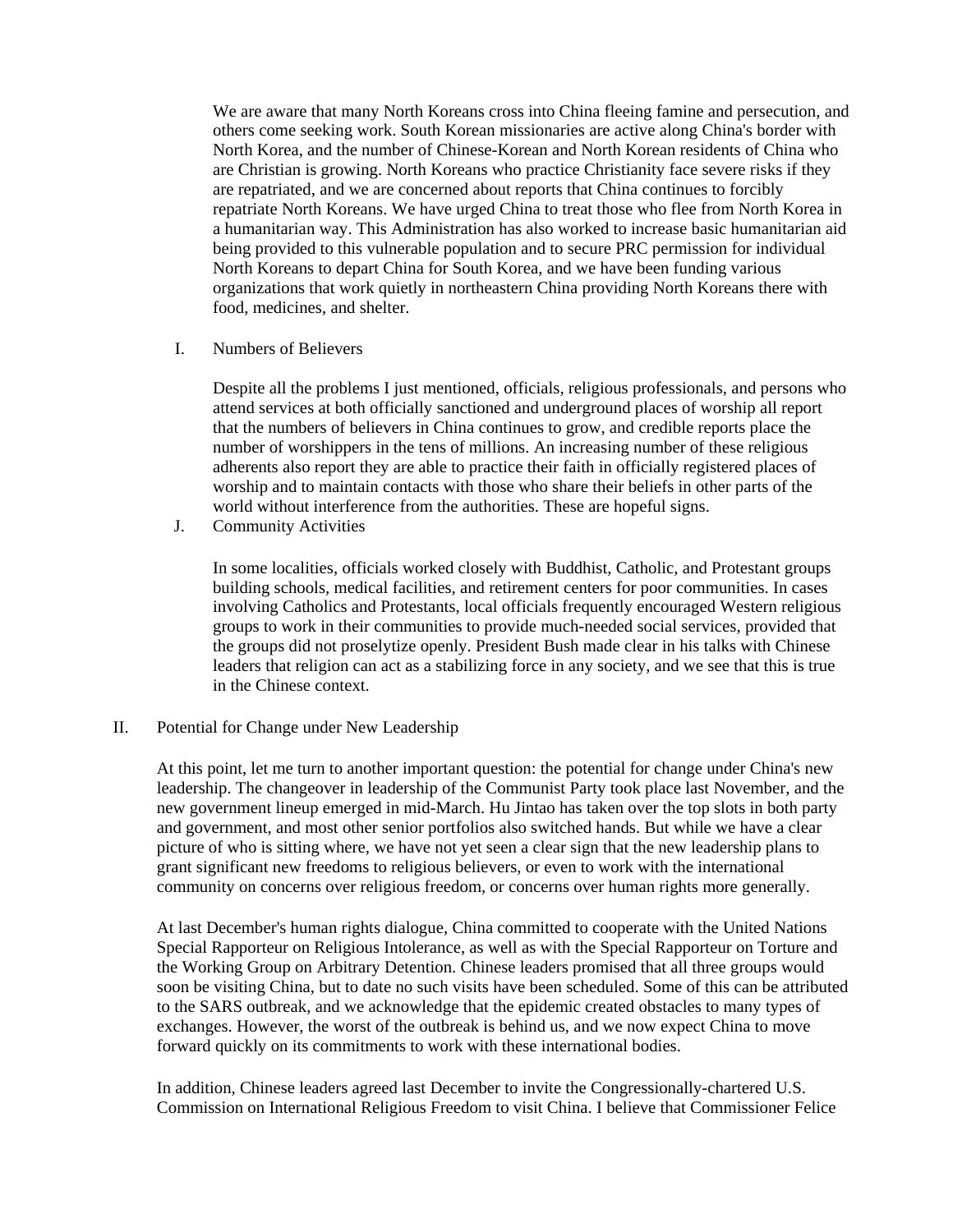Gaer, who will speak later, plans to go on the trip. We understand that this trip is scheduled to take place next month. We look forward to hearing the Commission's findings upon their return.

China invited the elder brother of the Dalai Lama to visit last summer, and then invited emissaries of the Dalai Lama to visit last September. Another visit by the Dalai Lama's emissaries took place again two months ago, which suggests the new leadership may be willing to keep the dialogue going. We have long pressed for resumption of dialogue between the Government of China and the Dalai Lama or his representatives, so we are encouraged that the exchanges continue to take place. We urge that the two sides continue to work toward a negotiated settlement on issues of mutual concern.

As for the broader question on the willingness of Chinese leaders to take steps to address restrictions on religious activity in China, I can only say that we are waiting for progress in a number of key areas. Moments ago, I discussed the problems surrounding the registration requirements, and we have repeatedly urged China to liberalize -- or drop altogether -- these requirements, and to stop arresting those who do not register. We continue to make this demand, and to watch for a clear policy shift in this area. In addition, Chinese officials repeatedly told us that minors are free to participate in religious activity anywhere in China -- to participate in programs of religious training, and to enter places of worship. While no policy statement has emerged from Beijing, we expect China to honor its pledge to address this issue.

So whether or not the Chinese people will enjoy greater freedom to practice and express their faith under the new leadership remains an open question. We have seen a few positive developments, but these take place in an environment where respect for religious freedom remains poor overall. We call again on Chinese leaders to honor the commitments they made to the United States last December, and to address the concerns of the international community in a more systemic, comprehensive manner.

## III. USG Actions

Finally, let me discuss actions we have taken to increase respect for human rights generally, and religious freedom in particular. As I mentioned at the start, the Administration has made this an extremely high priority. The U.S. Government raises religious freedom issues with Chinese leaders on a regular, frequent basis, and at all levels. President Bush discussed religious freedom in his meetings with former President Jiang Zemin. Ambassador-at-Large for International Religious Freedom John Hanford has traveled twice to China -- the only country he has returned to so far - and meets regularly with Chinese officials in Washington. Other senior officials, including Secretary of State Colin Powell, Deputy Secretary of State Richard Armitage, Assistant Secretary for Democracy, Human Rights and Labor Lorne Craner, and U.S. Ambassador to China Clark Randt have all repeatedly called on China to halt the abusive treatment of religious adherents and to respect religious freedom. Ambassador Randt also raises our concerns in almost all of his public speeches, on both sides of the Pacific. The Department of State, the U.S. Embassy in Beijing, and the U.S. Consulates General in Chengdu, Guangzhou, Shanghai, and Shenyang all make concerted efforts to encourage religious freedom, repeatedly urging Chinese officials to respect citizens' rights to religious freedom and release those detained for the practice of their faith.

The issue of religious freedom also was raised during the official U.S.-China human rights dialogue in December, which was conducted by both Assistant Secretary Craner and Ambassador Hanford. Part of the U.S. delegation, led by the Assistant Secretary, traveled to Xinjiang to meet with Muslim clerics and government officials and to express concern that authorities were using the war on terrorism as an excuse to persecute Uyghur Muslims. Another part of the delegation, headed by